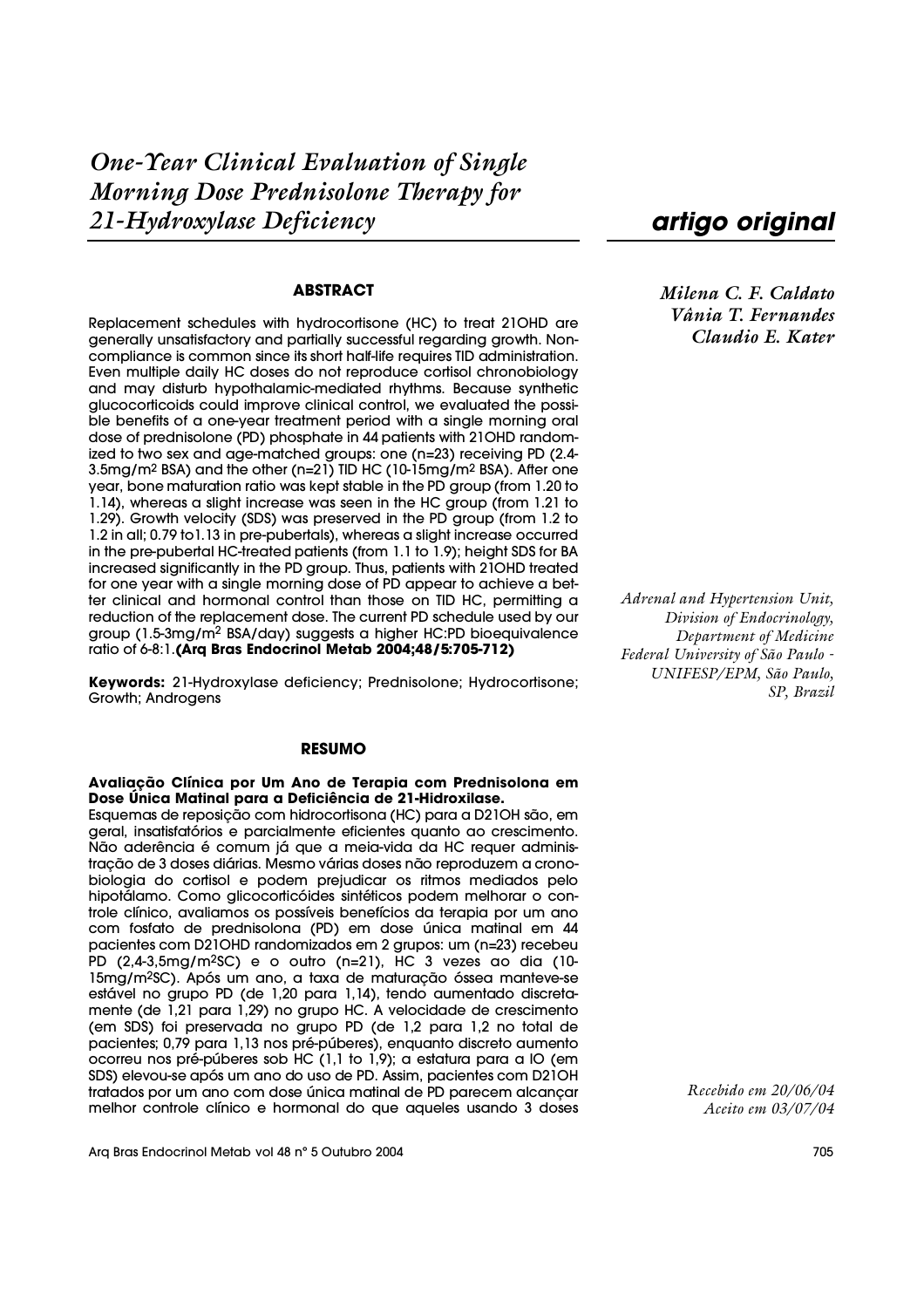diárias de HC, permitindo inclusive a redução da dose. Nosso esquema atual de reposição com PD (1,5-3mg/m<sup>2</sup>SC/dia), sugere uma relação de bioequivalência HC:PD de 6-8:1.**(Arq Bras Endocrinol** Metab 2004;48/5:705-712)

**Descritores:** Deficiência de 21-hidroxilase; Prednisolona; Hidrocortisona; Crescimento; Andrógenos

**I**NTRODUCTION OF GLUCO (GC) and mineralocorti-<br>
coid replacement has significantly improved lifespan and the quality of life of patients with 21-hydroxylase deficiency (21OHD), but current therapeutic regimens are not completely satisfactory. Results regarding final height are generally disappointing, with losses consistently exceeding 1.0 SD (1). Additional problems as menstrual irregularities, infertility and psychosocial disturbances are also common (2-4).

The ultimate goal in treating 21OHD is to reach a balance between adequate GC supply and proper control of hyperandrogenism, in order to avoid acceleration of bone maturation and attain the predicted final height. However, handling GC replacement to achieve a suitable control of the disease is often difficult: when higher doses are occasionally necessary to reduce androgen excess, they may produce substantial side effects, especially impairment of linear growth and development; when dosage is dropped to prevent growth complications, they hardly control hirsutism and virilization, because ACTH suppression may not be effective. Thus, conventional medical therapy for 21OHD needs a constant fine-tuning to prevent any damage caused by either hyperandrogenism or hypercortisolism.

Among the several drugs and schedules proposed, hydrocortisone (HC) has often been preferred because, as the physiologic corticosteroid, it is deemed harmless regarding growth effects (5,6). Nevertheless, due to its short half-life and need for multiple daily intakes, HC fails in maintaining a good control of the disease, permitting an occasional escape of adrenal androgens (7-9). While total daily HC doses have been gradually decreased with time to fit actual cortisol production rates, it seems virtually impossible to reproduce its physiological circadian rhythm and pulsatile secretion. The replacement HC doses originally recommended in the 50's, ranged from 20 to 30mg/m2 BSA, a time when side effects due to overtreatment were common. It has been demonstrated that impairment in the final height can be avoided when smaller doses are used; at present, acceptable HC doses range from 10 to 15 mg/m2 BSA, in agreement with current data on cortisol secretion rate of 810mg/24hs (10,11).

When GCs other than HC are used, the bioequivalence dose ratio is based upon anti-inflammatory potency, because other clinical equivalence tables are not yet available. Thus, replacement therapy with synthetic GCs frequently uses improper doses, but even "physiologic doses" may impair growth velocity and restrict final height (12). Several mechanisms may be involved in this scenario: suppression of pituitary GH secretion, reduction of tissue sensitivity to GH, inhibition of IGF-1 bioactivity and decreased collagen synthesis (13).

Reliable results using small HC doses and mineralocorticoid replacement with fludrocortisone have been recently reported, when combined with antiandrogens (flutamide) and aromatase inhibitors (testolactone) (14). However, this complex and expensive multi-drug scheme is demanding for routine use, especially in third-world countries.

As an alternative option to treat 21OHD, longacting synthetic GC analogues may suppress ACTH more efficiently (7,15,16). Prednisolone (PD) has a molecular structure that resembles that of cortisol, with the C1-C2 double bond determining a longer half-life and possibly permitting single daily dose administration. In addition, its convenient commercially available formulation (homogeneous oral solution) permits fine therapeutic adjustments.

In the present study, we have extended our previous short-term observations (17) for one year in order to evaluate potential clinical benefits of PD therapy in patients with 21OHD.

# **PATIENTS AND METHOD**

Forty-four patients previously diagnosed as having the salt-losing (SL; n=27) or simple-virilizing (SV; n=17) forms of 21OHD were randomly assigned to two groups, stratified according to sex, age, and pubertal status, in order to assess the clinical benefits of a oneyear treatment period with a single morning dose of PD, as compared to TID HC for GC replacement therapy. Group 1 patients (n=23) included 16F/7M, 1.6 to 20y of age (median: 9.4y), 10 pre-pubertal (B1 and G1, according to Tanner's classification), 8 pubertal (B2-B4 and G2-G4), and 5 post-pubertal (adults, B5 and G5). Group 2 patients (n=21), encompassed 18F/3M, 1.2 to 21y of age (median: 8.3y), 11 prepubertal, 5 pubertal and 5 post-pubertal.

Group 1 received PD phosphate (Prelone®, 3mg/ml oral solution, Asta Medica, Brazil), initially at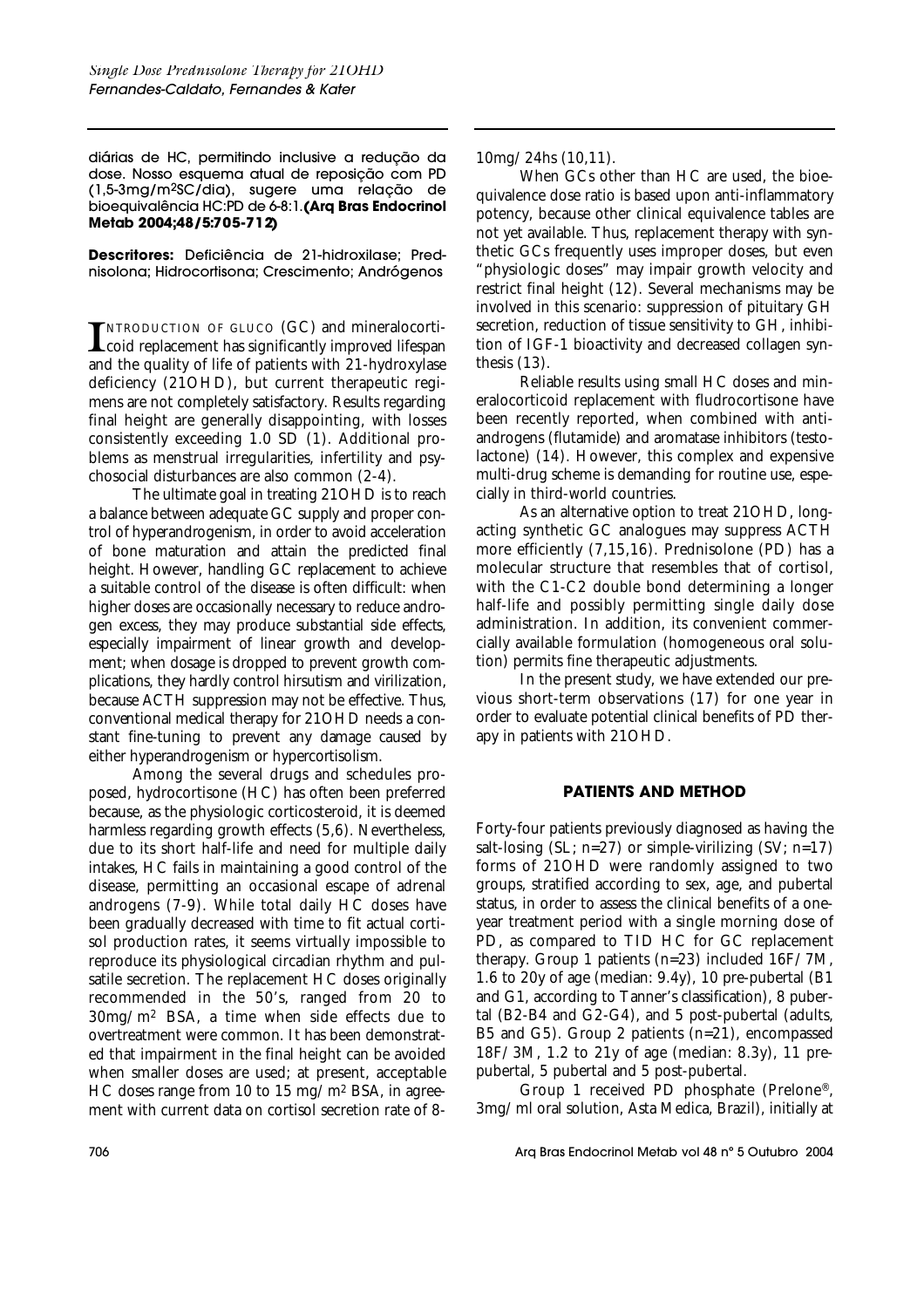a dose of 2.4-3.75mg/m2 BSA once a day in the morning (7:00-8:00hs), whereas group 2 patients were maintained on oral HC acetate TID, 10- 15mg/m2 BSA (half of the dose administered at 7:00- 8:00hs, and 1/4 at 12:00-13:00hs and at 20:00- 21:00hs). The initial HC to PD bioequivalence dose ratio employed was 4:1, as previously reported (18,19). All patients also received fludrocortisone acetate tablets, 0.1 mg per day in the morning, as mineralocorticoid replacement.

Patients were seen every 3mo by one of the authors (MCFC) at the Adrenal Outpatient Clinic from the Division of Endocrinology of UNIFESP, and at the Pediatric Endocrine Service, Hospital Darcy Vargas, São Paulo, SP, where clinical parameters (weight, height, growth velocity [GV], and pubertal stage) and serum levels of testosterone (T), androstenedione (A), and 17OH-progesterone (17OHP) were evaluated to monitor therapy. Dose adjustments were made whenever necessary, as judged by clinical and biochemical evaluation. Left wrist X-ray for bone age (BA) was obtained before and at the end of the one-year period. BA was estimated by the Greulich and Pyle method (20), and the BA/CA (chronological age) ratio was calculated.

The study protocol was approved by the Committees on Ethical Research from both institutions and informed written consents were obtained from all patients and/or their parents or legal guardians.

Standard deviation scores (SDS) for weight, height and GV for chronological age were determined according to Tanner's standards (21). Height SDS for BA was also calculated.

All 10 post-pubertal ("adult") patients were excluded from the height, GV and BA analysis, because final stature and/or adult BA had been reached prior or soon after admittance to the study protocol. Another two female patients (7.4 and 9.7y), both from group 1, who had been on leuprolide acetate for true precocious puberty, were also excluded from the height and GV analysis.

All steroid determinations were performed in duplicate: T was determined by a routine RIE (22), whereas commercially available kits (Diagnostic Systems Laboratories-DSL, lnc, Welter, Tx) were used for A and 17OHP, with intra- and inter-assay precisions of 4.5% and 7%, and 8% and 8%, respectively.

Parametric and non-parametric statistics were used according to the nature of the variable. Mean±SD and median and range were used in the text and tables to represent central measurements and dispersion values for each parameter. Paired and unpaired t tests were used to compare initial and final (one-year) values and values between groups.

The data bank was statistically dealt with using the Graph Pad program, version 3.0 (PRISM TM). Statistic significance was set at the p<0.05 level.

## **RESULTS**

Clinical and biochemical data at the beginning and at the end of the one-year treatment period are shown in

Table 1. Clinical data (mean±SD and median and range) of 44 patients with 21OHD, at the beginning (initial) and at the end (final) of a one-year controlled treatment study with single morning dose prednisolone (n=23) or TID hydrocortisone (n=21).

|                                 | <b>AGE</b><br>(y) | <b>DOSE</b><br>(mq/m2)<br>at |       | <b>BA/CA</b> |       | Delta    | HEIGHT (cm) |       | <b>Height SDS</b><br>(CA) |         | <b>Height SDS</b><br>(BA) |         | Growth<br>Veloc.cm/y |       | <b>GV SDS</b> |         | <b>WEIGHT (kg)</b> |       | <b>WEIGHT</b><br><b>SDS</b> |         |
|---------------------------------|-------------------|------------------------------|-------|--------------|-------|----------|-------------|-------|---------------------------|---------|---------------------------|---------|----------------------|-------|---------------|---------|--------------------|-------|-----------------------------|---------|
|                                 | onset             | Initial                      | Final | Initial      | Final | BA/CA    | Initial     | Final | Initial                   | Final   | Initial                   | Final   | Initial              | Final | Initial       | Final   | Initial            | Final | Initial                     | Final   |
| <b>GROUP 1 - PREDNISOLONE</b>   |                   |                              |       |              |       |          |             |       |                           |         |                           |         |                      |       |               |         |                    |       |                             |         |
| х                               | 8.8               | 3.0                          | 2.6   | 1.20         | 1.14  | $-0.04$  | 117.9       | 125.8 | 0.40                      | 0.57    | $-0.73$                   | $-0.17$ | 8.44                 | 7.84  | 1.16          | 1.12    | 34.9               | 38.3  | 0.75                        | 0.89    |
| SD                              | 5.5               | 0.33                         | 0.39  | 0.32         | 0.16  | 0.20     | 29.3        | 27.7  | .38                       | 1.05    | 1.12                      | 0.74    | 2.70                 | 2.11  | 1.57          | 1.06    | 17.7               | 16.9  | 1.14                        | 0.97    |
| Xi                              | 9.4               | 3.0                          | 2.7   | 1.10         | 1.10  | $-0,02$  | 116.0       | 124.1 | 0.26                      | 0.11    | $-0.77$                   | $-0.32$ | 7.50                 | 7.75  | 1.30          | 1.11    | 35.0               | 39.0  | 0.69                        | 0.82    |
| Mi                              | 1.5               | 2.4                          | 1.8   | 0.65         | 0.90  | $-0,42$  | 78.0        | 86.0  | $-1.74$                   | $-0.57$ | $-2.26$                   | $-1.30$ | 4.50                 | 4.00  | $-2,00$       | $-0.68$ | 10.3               | 13.0  | $-1,00$                     | $-0,84$ |
| Mx                              | 21                | 3.75                         | 3.0   | 1.9          | 1.55  | 0.35     | 157.5       | 164.0 | 3.51                      | 3.10    | 1.66                      | 1.70    | 13.50                | 1.90  | 3.71          | 3.06    | 72.0               | 69.0  | 3.44                        | 3.25    |
| n                               |                   | 23                           |       | 18           |       | 18       |             | $16*$ |                           | $16*$   |                           | $16*$   |                      | $16*$ |               | $16*$   |                    | 23    |                             | 23      |
| р                               |                   | ns p<0.001                   |       | ns           |       |          | ns          |       |                           |         |                           | p<0.05  |                      |       | ns            |         |                    |       | ns                          |         |
| <b>GROUP 2 - HYDROCORTISONE</b> |                   |                              |       |              |       |          |             |       |                           |         |                           |         |                      |       |               |         |                    |       |                             |         |
| x                               | 8.7               | 13.2                         | 14.7  | 1.21         | 1.29  | 0.08     | 113.2       | 121.0 | 0.14                      | 0.43    | $-0.61$                   | $-0.98$ | 8.35                 | 7.80  | 0.95          | .38     | 30.9               | 33.9  | 0.19                        | 0.41    |
| SD                              | 6.4               | 1.95                         | 2.61  | 0.40         | 0.33  | 0.23     | 29.2        | 26.2  | l.61                      | 1.37    | 1.28                      | 1.12    | 3.79                 | 3.38  | 1.18          | .93     | 17.3               | 16.4  | 0.93                        | 0.88    |
| Xi                              | 7.1               | 13.7                         | 15.0  | 1.21         | 1.19  | $-0,03$  | 100.8       | 111.3 | $-0.44$                   | 0.12    | $-0.22$                   | $-0.91$ | 7.75                 | 9.05  | 1.22          | .24     | 30.5               | 33.5  | 0.18                        | 0.40    |
| Mi                              | 1.1               | 10.0                         | 12.0  | 0.50         | 0.85  | $-0.17$  | 75.6        | 86.4  | $-1.56$                   | $-0.88$ | $-3.00$                   | $-3.40$ | 1.00                 | 1.00  | $-1,40$       | $-2,44$ | 10.0               | 14.2  | -1,15                       | -1,19   |
| Mx                              | 21                | 15.0                         | 20.0  | 2.15         | 1.98  | 0.60     | 155.0       | 156.0 | 4.77                      | 4.73    | 1.25                      | 0.80    | 16.8                 | 11.4  | 2.73          | 4.50    | 64.0               | 63.0  | 2.50                        | 3.0     |
| n                               |                   | 21                           |       | $16*$        |       | $16*$    |             | $16*$ |                           | $16*$   |                           |         |                      | $16*$ |               | $16*$   |                    | 21    |                             | 21      |
| p                               |                   | ns p=0.003                   |       | ns           |       | $p=0.02$ |             | ns    |                           |         | ns                        |         |                      | ns    |               |         |                    |       | $p=0.028$                   |         |

\* Patients on Tanner's stage 5 and/or those on leuprolide were excluded.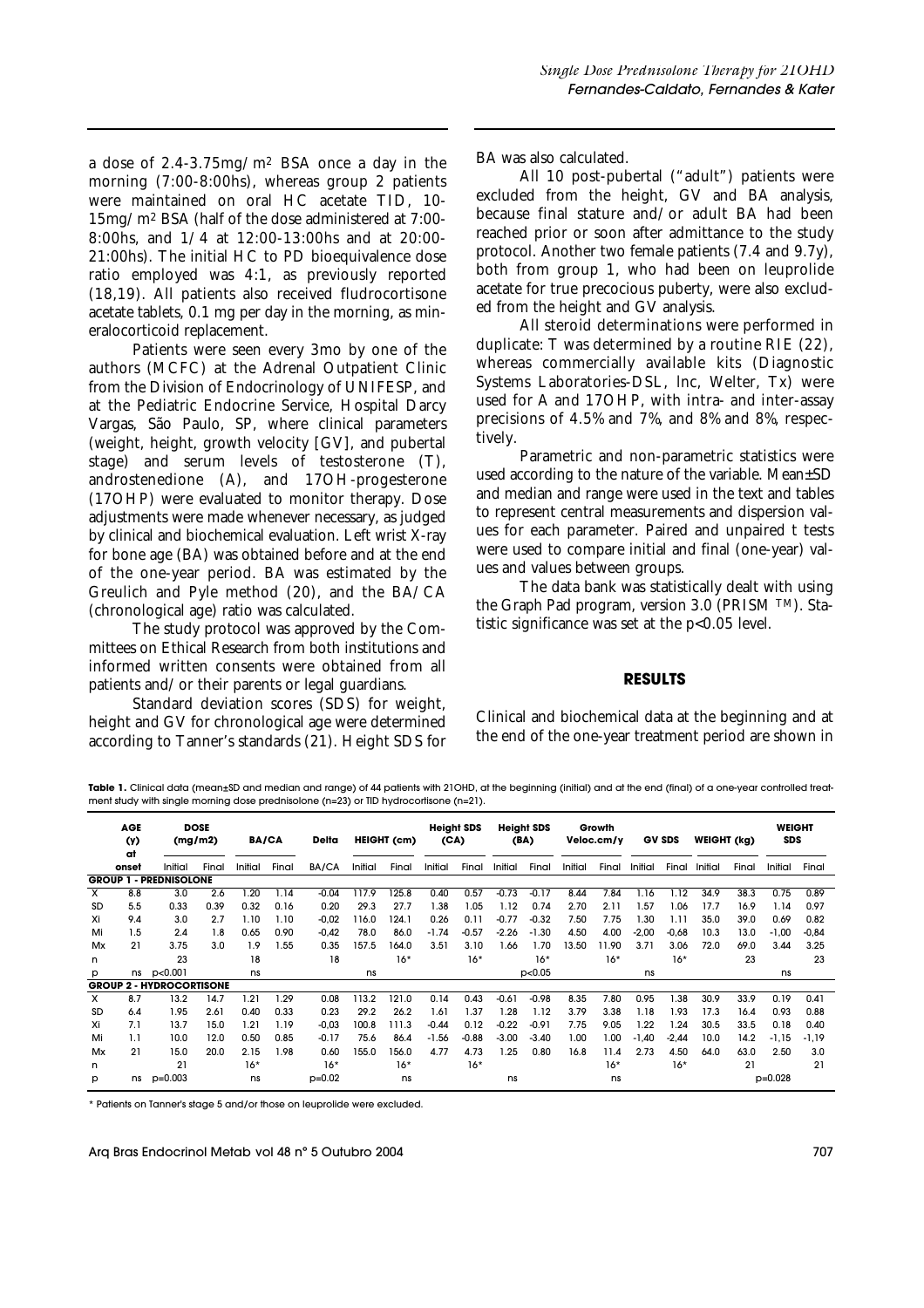**Table 2.** Hormonal data (mean±SD and median and range - ng/dL) of 44 patients with 21OHD, submitted to a controlled treatment study for one-year with prednisolone (single morning dose) or hydrocortisone (TID). Values of T, A, and 17OHP are presented at the beginning (initial) and at the end (final), separated for the pre-pubertal and pubertal patients

|                                 | <b>Testosterone</b> |              | Androstenedione |              | 17OHP           |                 |  |  |
|---------------------------------|---------------------|--------------|-----------------|--------------|-----------------|-----------------|--|--|
|                                 | Initial             | Final        | Initial         | Final        | <b>Initial</b>  | Final           |  |  |
| <b>GROUP 1 - Prednisolone</b>   |                     |              |                 |              |                 |                 |  |  |
| PRE-PUBERTALS n=10              |                     |              |                 |              |                 |                 |  |  |
| Mean (SD)                       | 95 (52)             | 67 (50)      | 156(111)        | 105 (66)     | 2139 (2322)     | 1267 (947)      |  |  |
| Median (range)                  | 83 (46-212)         | 53 (28-196)  | 108 (68-440)    | 78 (29-235)  | 1723 (332-8400) | 1235 (160-3220) |  |  |
| PUBERTALS n=13                  |                     |              |                 |              |                 |                 |  |  |
| Mean (SD)                       | 128 (102)           | 97 (75)      | 199 (70)        | 147 (40)     | 2967 (2123)     | 2207 (1482)     |  |  |
| Median (range)                  | 98 (47-414)         | 75 (29-312)  | 192 (96-312)    | 184 (98-194) | 2380 (767-7220) | 1570 (630-5130) |  |  |
| <b>GROUP 2 - Hydrocortisone</b> |                     |              |                 |              |                 |                 |  |  |
| PRE-PUBERTALS n=11              |                     |              |                 |              |                 |                 |  |  |
| Mean (SD)                       | 112(73)             | 102 (95)     | 198 (142)       | 168 (91)     | 3125 (2309)     | 2703 (2452)     |  |  |
| Median (range)                  | 102 (36-376)        | 78 (32-376)  | 152 (56-540)    | 170 (46-320) | 2230 (456-7440) | 2160 (286-7520) |  |  |
| PUBERTALS n=10                  |                     |              |                 |              |                 |                 |  |  |
| Mean (SD)                       | 161 (119)           | 139 (78)     | 155 (79)        | 200 (98)     | 3478 (2742)     | 2977 (2485)     |  |  |
| Median (range)                  | 112 (53-435)        | 118 (40-298) | 120 (78-304)    | 217 (54-354) | 2260 (720-8360) | 1698 (390-7804) |  |  |

tables 1 and 2, respectively.

# **Clinical data**

Patients in the PD group were slightly taller than those in the HC group, but the initial height SDS for CA was not statistically different between groups (table 1). Both the slight decrease in the PD group (0.37 to 0.11) and the slight increase in the HC group (-0.64 to 0.01) moved the median height SDS for CA towards zero at the end of the one. However, the absolute change ( ∆BA/CA) after one year differed significantly between both groups (p<0.02) (figure 1), even when pubertal patients were excluded from analysis.

When height is corrected for BA, a significant increase in height SDS for BA is observed in the PD group (-0.73 to -0.17;  $p<0.05$ ) at the end of one year, whereas it did not change in the HC group (-0.61 to -0.98; NS); although initial values were similar, final values were significantly lower in the HC group (-0.98 vs -0.17, respectively; p<0.02) (figure 2).

Growth velocity SDS for CA was similar in both groups and did not change significantly after one year (1.16 to 1.12 and 0.95 to 1.38), even when prepubertal patients were analyzed separately (0.79 to 1.13 and 1.13 to 1.92, respectively for PD and HC); a large individual variability was observed.

Seven of 10 patients (70%) from the PD group and 6 of 11 (54.5%) from the HC group continued on their Tanner's stage 1 pubertal status at the end of the one-year period.

Patients in the PD group were slightly heavier than those in the HC group; at the end of one year an average weight gain of 12% was observed for both groups. The initial weight SDS was not statistically different between the two groups; after one year it increased significantly in the HC group, but did not change in the PD group (table 1).

The average daily dose of PD at the onset of the study  $[3.0 \pm 0.3 (2.4 - 3.75)$  mg/m<sup>2</sup> BSA] could be gradually diminished to  $2.6\pm0.4$  (1.8-3.0) mg/m<sup>2</sup> BSA, a 15% reduction over one year. Conversely, the average HC daily dose was increased from 13.2±1.9 (10-15) to 14.9±2.6 (12-20) mg/m2 BSA, a 12% increase over the same period.

## **Hormonal data**

Serum steroid levels at the beginning and after one year of treatment with PD or HC are shown in table 2. To avoid the influence of pubertal gonadal production, pre-pubertal and pubertal plus post-pubertal patients from both the PD and HC groups were analyzed separately. Although generally lower in the PD group, both initial and final values from all 3 steroids were not significantly different between groups. After one year of therapy serum levels decreased in both the pre- and pubertal PD subgroups (significantly for all, except A and 17OHP in pre-pubertal); a similar (but NS) pattern occurred with the HC subgroups.

Figure 3 discloses the average percent change of serum steroids after one year for the whole PD and HC groups, whereas figure 4 shows the individual final serum levels of T, A and 17OHP for both the HC and the PD groups, according to their pubertal status. Overall, a larger proportion of patients from the PD group were considered in good control (23), according to the hormonal cutoffs depicted in the figure.

No evidences of GC excess were observed during the treatment period, except for 2 female patients who gained distinctive weight and disclosed some facial plethora and mild hirsutism during the initial 3mo-course of PD. Symptoms relieved after appropri-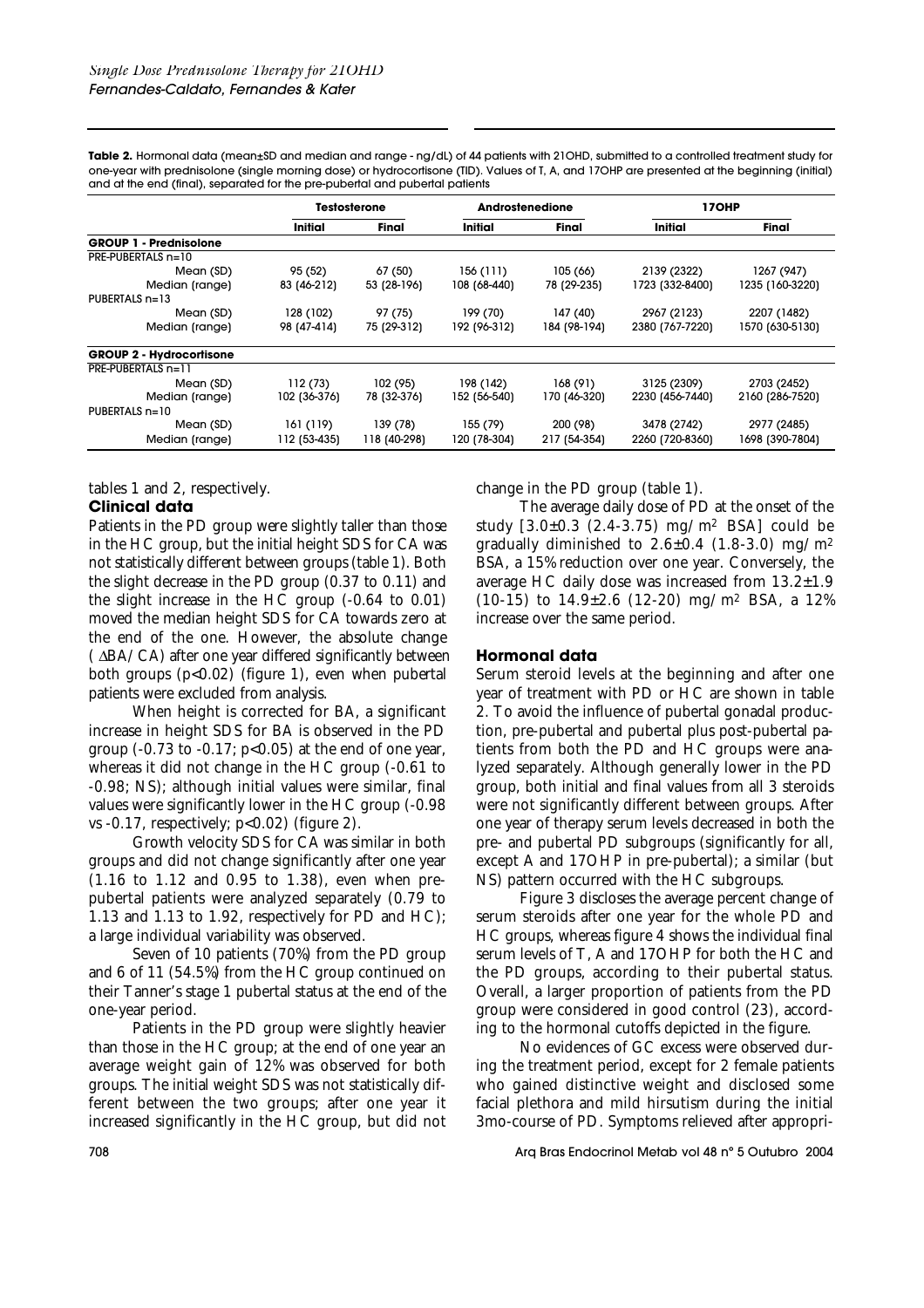

Prednisolone Hydrocortisone





**Figure 2.** Height (in SDS for bone age) of 32 patients with 21OHD (21 pre- and 11 pubertal), at the beginning (initial) and at the end (final) of a one-year controlled treatment study period with prednisolone (single morning dose, n=16) or hydrocortisone (TID, n=16). Horizontal bars represent the mean for each group of patients.



**Figure 3.** Percent change ( %, mean±SE) in serum steroid levels of 44 patients with 21OHD after a one-year controlled treatment study period with prednisolone (PD, single morning dose, n=23) or hydrocortisone (HC, TID, n=21).



**Figure 4.** Individual serum levels of testosterone, androstenedione and 17OHP, at the end of a one-year controlled treatment study period with prednisolone (PD, single morning dose, n=23) or hydrocortisone (HC, TID, n=21) of 44 patients with 21OHD. The boxes represent the ranges for normal (white), "good" control (hatched), and "bad" control (stippled) values for each steroid, respectively.

Arq Bras Endocrinol Metab vol 48 n° 5 Outubro 2004 **709** and the state of the state of the state of the state of the state of the state of the state of the state of the state of the state of the state of the state of the s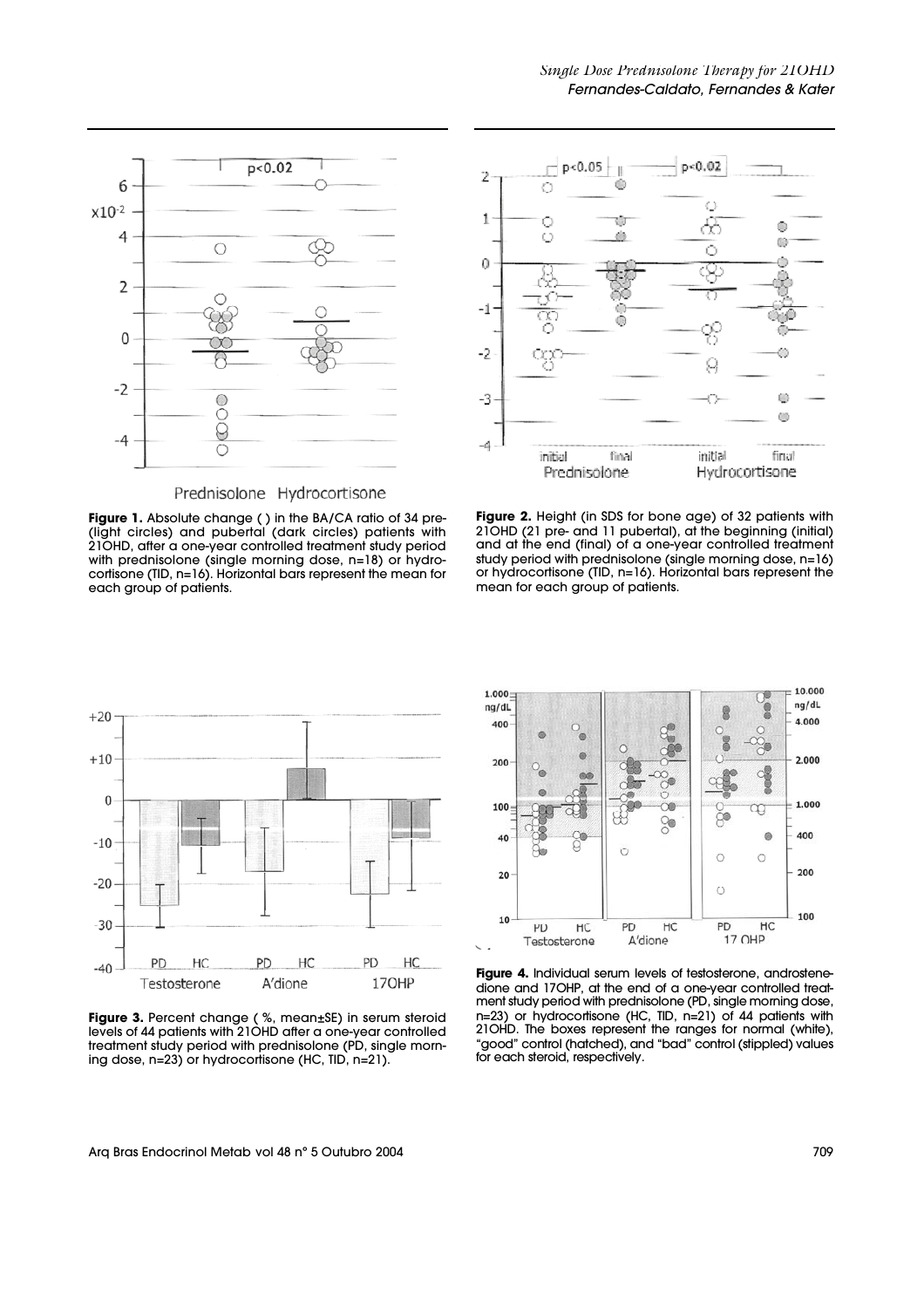ate dose reduction. Menstrual cycle abnormalities were present in 6 of 8 post-pubertal patients: 2 from the HC group remained primary amenorrheic and 4 were oligomenorrheic (2 from each group). The other 2, both from the PD group, had regular cycles.

# **DISCUSSION**

21OHD is a peculiar endocrine disease in that clinical manifestations result from both a hormonal deficiency (hypocortisolism) and a hormonal excess (hyperandrogenism), consequences of a specific steroid biosynthetic deficiency in the adrenal cortex. Lifelong therapeutic control of both conditions is challenging and implies constant monitoring to yield adequate outcomes (24). In addition, poor adherence is common and prompts the clinician to seek for simpler treatment alternatives to suit patient's convenience and lifestyle.

Although considered the major GC, HC may not be appropriate to treat 21OHD. As suggested by a kinetic study of 17OHP, both the metabolism and clearance rates of HC were faster in patients than in controls (9). Also, questions regarding formulation of commercially available HC suspensions cast additional doubts on its bioavailability (25).

These points were also stressed in a recent consensus statement, in which oral HC suspension was not recommended for treatment of 21OHD (19).

In a previous short-term study, we observed that serum levels of adrenal steroids were better controlled on PD than on HC schemes (17). In the present study, we have extended that observation for one year in order to evaluate potential clinical benefits.

Regardless of previous GC treatment, the patients' heights at the onset of this study were adequate for chronological age, but sub-optimal when adjusted for bone age. The disproportionate increase in height SDS observed throughout the one-year controlled treatment period in the pre-pubertal patients who were on HC may reflect persistently mild hyperandrogenism. As a result, the target height potential was evidently limited in these patients, at the end of the observation period. On the other hand, PD treatment was able to hold excessive skeletal maturation and to improve the ultimate predicted height, as reflected by some gain in the height SDS for bone age in this group.

Absolute change of the BA/CA ratio was higher in the HC as compared to the PD group, demonstrating that HC is less efficient in restraining skeletal maturation. These results provide additional evidence

that even on single morning dosages, PD is able to control bone maturation more efficiently than TID HC. Nevertheless, preservation of adequate growth rate for age in both groups was accompanied by a disproportionate advance in bone maturation, specially in pre-pubertal patients on HC. Moreover, considerable individual increases were observed in these patients, but not in those on PD. These data are in contrast with the widespread concern of a growth suppressive effect associated with the use of synthetic GCs (4,5). The potential for growth suppression linked to longacting synthetic GC seems rather associated with the dose employed than with the GC itself. For instance, dexamethasone - which is usually used in adult patients with 21OHD -, proved adequate also in prepubertal patients provided a more physiologic bioequivalence ratio (DEX:HC 1:70) is respected (15). In our study, the growth pattern observed in the PD group is at least comparable to those previously reported on HC (26).

Since clinical signs may not be particularly evident at short-term intervals, therapeutic monitoring of 21OHD is based mainly on the concentration of serum steroids. However, it is precarious to ascertain daily production rates based on single morning samples because of their substantial variation throughout the day. 17OHP, in particular, is vulnerable for follow-up, due to its enormous circadian variations (24). Even so, significant decreases in all measured adrenal steroids were observed after one year on PD both in pre - and pubertal patients, a fact not evident for HC. After one year of treatment, appropriate serum testosterone and androstenedione values were seen in a much higher percentage of patients on PD than on HC. Again, adequate androgen control could be achieved with a once-a-day PD administration, raising an argument against the consensus statement recommendation of BID administration (19).

The best time of the day for GC intake is an additional matter of controversy in replacement therapy for 21OHD (16,27). Charmandari et al (28) observed different metabolic clearance rates for HC associated with the time of the drug intake: a 26% decrease was seen in the evening, as compared to the morning intake. The prolonged half-life at evening therapeutic schedules may have potential deleterious implications. We have previously shown that adrenal steroids were equally well controlled with either a morning or an evening dose of PD (17). However, when the non-physiologic evening schedule was employed, there were evident changes in the chronobiologic hormonal profile (a 4h-phase delay) and a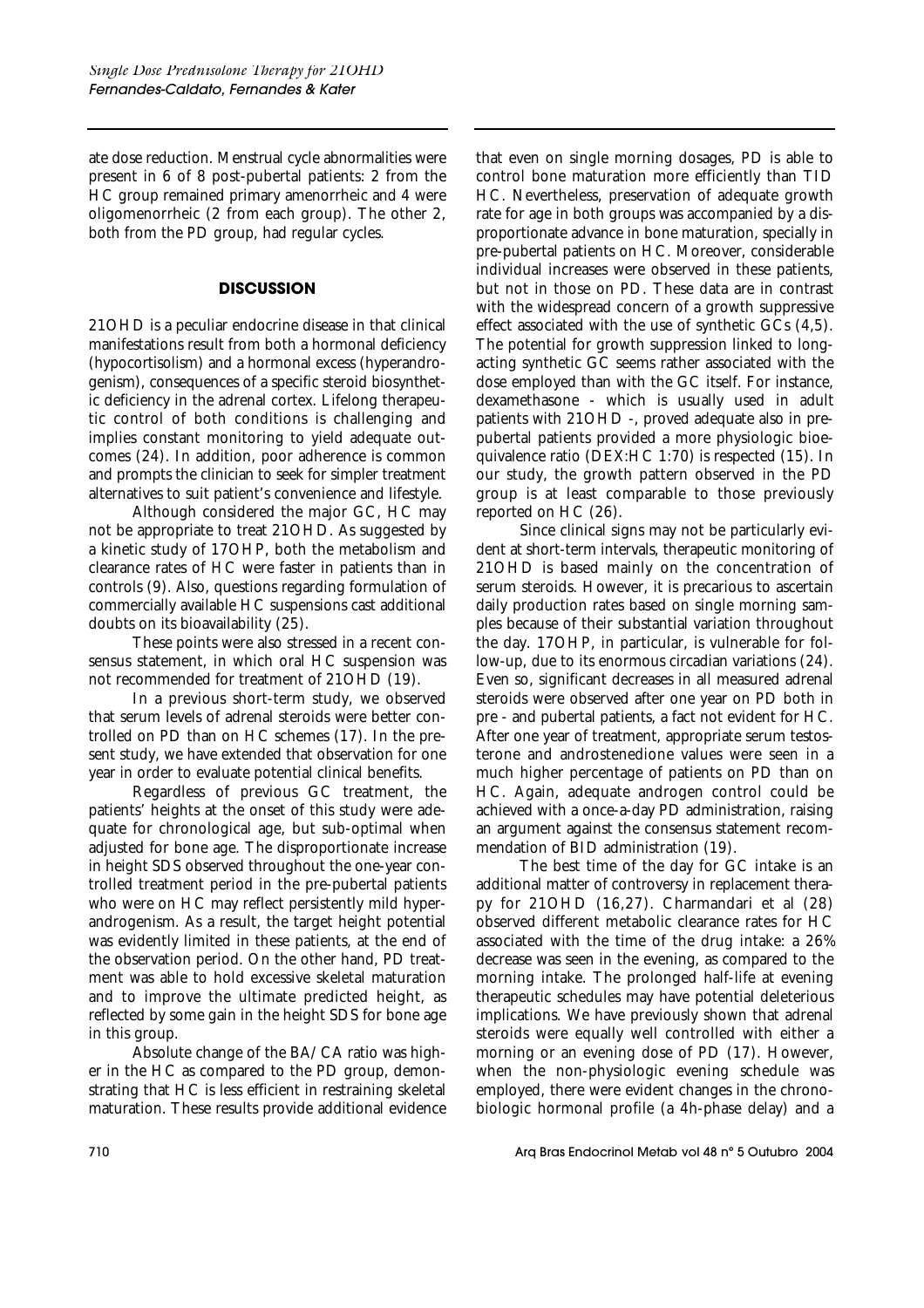higher prevalence of side effects (17).

Our results confirm a high prevalence of menstrual abnormalities in patients with 21OHD (3,29). Although a clear explanation is not available, chronic progesterone and/or androgen excess may play important roles. Because most Tanner's stage 5 patients had disordered cycles, an oral estrogen prescription should be added to their treatment.

Weight gain was observed in three children when starting on PD, but was corrected in two after dose adjustment. In the third one, personal and familial conflicts may have been important in changing her eating habits. A question of individual sensitivity and/or inadequate PD to HC bioequivalence can be invoked. Notwithstanding, PD was devoid of any significant side effects after one year of continuous treatment. To reinforce the inadequacy of the reported PD to HC bioequivalence ratio, clinical and biochemical monitoring of our patients prompted us to gradually decrease PD while increasing HC dosages along the year, resulting in an estimated HC to PD bioequivalence ratio of 6-8:1 after one year of treatment. Even a higher equivalence ratio (15:1) was recently reported by Punthakee et al (30). At present, we have successfully reduced the replacement PD dose range in our 21OHD patients to 1.5-3.0 mg/m2 BSA/day.

Some additional information obtained in this study is worth to mention: parents refer that dose skipping in TID HC was frequent, whereas the once-a-day PD schedule favored adherence, facilitating the household routine. When cost-benefit is concerned, the monthly cost to treat a 1m2 BSA child with 21OHD is of approximately US\$ 1.8 with PD vs. US\$ 6.0 with HC (as per March 2004 in Brazil).

Therefore, several pieces of evidence favor the use of PD for the treatment of 21OHD. Of all synthetic GC, PD has the most structurally closer molecule to HC. As the biologic active form of the commonly used prednisone, it bypass liver activation, which could be a problem when the physiologic hepatic inability of childhood or adolescence  $(11\beta HSD1$  deficiency) is considered (31,32). A single daily PD dose has been proven as efficient and adequate as TID HC for clinical and biochemical control of 21OHD patients. Once-a-day intake of PD is more convenient, reliable, and improves treatment compliance, in addition to its cost-effectiveness. Also, PD is commercially available and its liquid formulation is useful in fine-tuning and tailoring patient's dosage, as opposed to HC tablets. Most patients kept on PD have maintained expected good results, similar or better than with HC.

In conclusion, when the convenience of a single

Arq Bras Endocrinol Metab vol 48 n° 5 Outubro 2004 **711** 

daily dose, compliance and cost-effectiveness are considered, PD proves superior to HC for the continuing medical treatment of 21OHD. However, long-term follow-up is still necessary to demonstrate individual clinical benefits upon final stature and fertility.

### **ACKNOWLEDGMENTS**

The authors wish to thank Dr. leda Verreschi for helpful suggestions and comments.

### **REFERENCES**

- 1. Eugster EA, DiMeglio LA, Wright JC, Freidenberg GR, Seshadri R, Pescovitz OH. Height outcome in congenital adrenal hyperplasia caused by 21-hydroxylase deficiency: a meta-analysis. **J Pediatr 2001**;138:26-32
- 2. Jaaskelainen J, Tiitinen A, Voutilainen R. Sexual function and fertility in adult females with congenital adrenal hyperplasia. **Horm Res 2001**;56:73-80
- 3. Holmes-Walker DJ, Conway GS, Honour JW, Rumsby G, Jacobs HS. Menstrual disturbance and hypersecretion of progesterone in women with congenital adrenal hyperplasia due to 21-hydroxylase deficiency. **Clin Endocrinol 1995**;43:291-6
- 4. Berenbaum SA. Effects on early androgens on sex-<br>typed activities and interests in adolescents with contyped activities and interests in adolescents with congenital adrenal hyperplasia. **Horm Behav 1999**;35:102- 10
- 5. Merke DP, Cutler GB. New ideas for medical treatment of congenital adrenal hyperplasia. **Endocrinol Metab Clin North Am 2001**;30:121-35
- 6. Styne DM, Richard GE, Bell JJ. Correlation of glucocorticoid therapy with stature. In: Lee PA, Plotnik LP, Kowarski AA, eds. **Congenital adrenal hyperplasia**. Baltimore: University Park Press, **1977**. p.247-64
- 7. Husseman CA, Varma MM, Blizzard RM, Johason A. Treatment of congenital virilizing hyperplasia patients with single and multiple daily doses of prednisone. **J Pediatr 1977**;90:538-42
- 8. Zipf WB, Bacon GE, Kelch RP. Hormonal and clinical responses to prednisone treatment in adolescents with congenital adrenal hyperplasia. Horm Res 1980;12:206-17
- 9. Groschl M, Rauh M, Dorr H. Cortisol and 17-hydroxyprogesterone kinetics in saliva after oral administration of hydrocortisone in children and young adolescents with congenital adrenal hyperplasia due to 21-hydrox-<br>
ylase deficiency. **J Clin Endocrinol Metab** ylase deficiency. **J 2002**;87:1200-4
- 10. Linder BL, Esteban NV, Yergey AL, Winterer JC, Loriaux DL, Cassorla F. Cortisol production rate in childhood and adolescence. **J Pediatr 1990**;117:892-6
- 11. Kerrigan JR, Velchius JD, Leyo SA, lranmanesh A, Rogol AD. Estimation of daily cortisol production and clear-